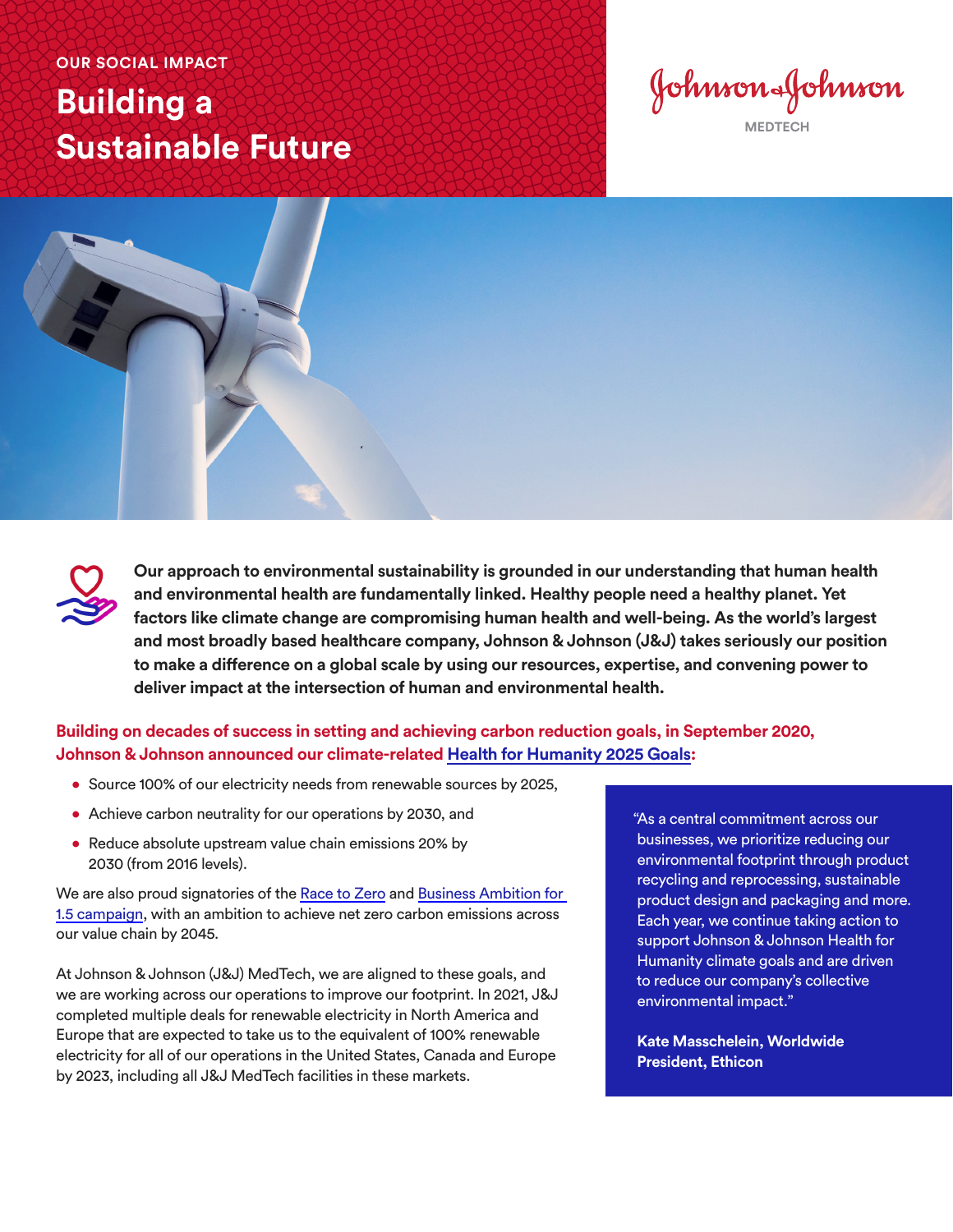## **We are also leaning into environmental sustainability across our businesses and taking action where we can have the greatest impact.**

**Operations:** Through energy efficiency projects, renewable electricity and the deployment of new technologies, we are improving the environmental footprint of our operations (see our [Health for Humanity Report, Climate](https://healthforhumanityreport.jnj.com/environmental-health/climate-change)  [Change\)](https://healthforhumanityreport.jnj.com/environmental-health/climate-change). For example:

- At our general surgery campus in Cincinnati, Ohio, we installed a closedloop, geothermal well to provide heating and cooling to half of the 45 acre site while also reducing carbon emissions.<sup>1</sup>
- In 2022, our Vision Care headquarters in Jacksonville, Florida switched to be fully powered by solar electricity.<sup>2</sup> Since our site in Limerick, Ireland is already powered by renewable electricity, this means all ACUVUE® brand contact lenses are made with 100% renewable electricity globally.<sup>3</sup>
- In addition, in 2021 several of our facilities earned LEED (Leadership in Energy and Environmental Design) certification by the U.S. Green Building Council (USGBC) including facilities in Irvine, CA, Jacksonville, FL, Moorseville, IN and Raynham, MA.4
- $\bullet$  In our Vision Care business, we avoid 48,000 tons of CO $_2$  emissions annually through the use of renewable and energy efficient programs.<sup>5</sup>



**Products and Packaging:** We're committed to reducing our impact throughout a product's lifecycle—from design, through material sourcing and manufacturing, to packaging and delivery, and product use and end-of-life (see our [Health for Humanity Report, Product Sustainability](https://healthforhumanityreport.jnj.com/environmental-health/product-sustainability)). For example:

- Today, 88.9% of our vision care raw materials are recycled on location at our manufacturing sites.<sup>6</sup> And, the paper packaging for ACUVUE® contact lenses is sourced from responsibly managed forests.<sup>7</sup>
- Within our general surgery business, our VISTASEAL™ Fibrin Sealant for surgical use launched in 2021 with new packaging that is half the size and half the weight of the original, resulting in a significant reduction in waste and in storage space.<sup>8</sup>
- To reduce the impact of medical device parts in the environment, we offer reprocessed single-use devices and reprocessed products from other original manufacturers in an effort to provide a broad opportunity for customers to meet their needs in an environmentally responsible manner. In 2021, we collected 930,000 medical devices and reprocessed 390,000 in the U.S. and Canada.9
- Within our orthopaedics business, we reduced primary packaging weight across a range of packaging platform solutions, including SYNTRAY, SYNSIGHT, and PLATOON, while also reducing the size of the packages.

**Partnerships:** In order to make a greater impact at scale, we partner closely with organizations to make progress towards a more sustainable future. This includes:

- The [Healthcare Plastics Recycling Council](https://www.hprc.org/), which is working to see how we can recycle more healthcare plastics,
- [Practice Greenhealth](https://practicegreenhealth.org/), which is working to help thousands of U.S. hospitals be more sustainable, and
- The [Sustainable Healthcare Coalition,](https://shcoalition.org/) which works directly with the NHS Sustainable Development Unit.

**Learn more about our company policies and positions on [Climate,](https://www.jnj.com/about-jnj/policies-and-positions/climate-policy) [Sustainable Products and Packaging](https://www.jnj.com/about-jnj/policies-and-positions/our-position-on-sustainable-products-and-packaging), and on [Water and Waste Management.](https://www.jnj.com/about-jnj/policies-and-positions/our-position-on-water-and-waste-management)**

**This is part of the Johnson & Johnson MedTech series, "Advancing Health, Improving Lives." To view more information on how J&J MedTech is driving Innovation, Health Outcomes, and Social Impact, visit [www.jnjmedtech.com/impact.](www.jnjmedtech.com/impact)**